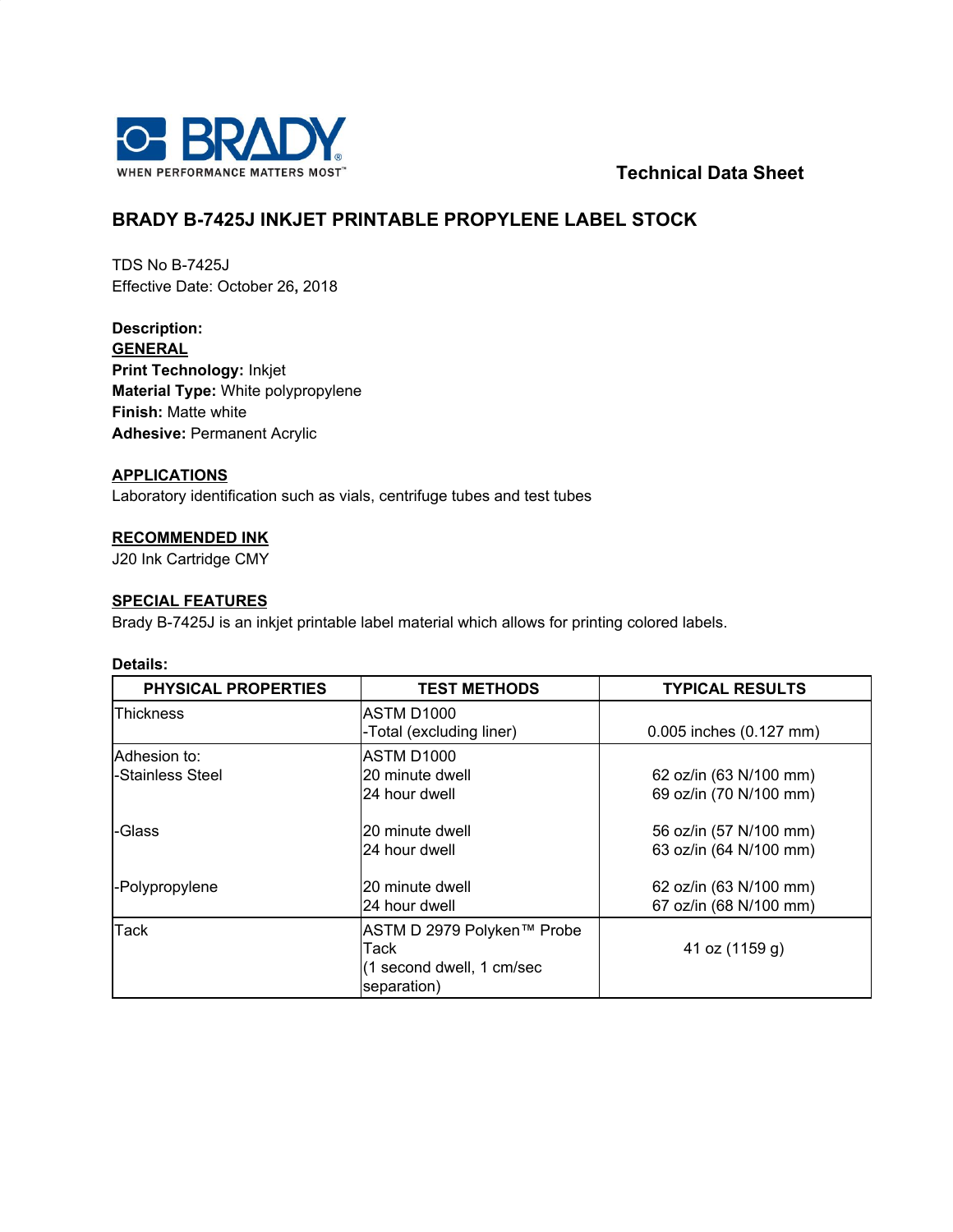## **ENVIRONMENTAL PERFORMANCE PROPERTIES – LABEL APPLIED TO ROOM TEMPERATURE SURFACE**

B-7425J samples were printed with J20 ink CMY. B-7425J samples were adhered at room temperature to the surfaces listed below.

| <b>ENVIRONMENT</b>       | <b>TEST METHOD</b>                                                                                            | <b>TYPICAL RESULTS</b>                                                                                                                                                                                                                               |
|--------------------------|---------------------------------------------------------------------------------------------------------------|------------------------------------------------------------------------------------------------------------------------------------------------------------------------------------------------------------------------------------------------------|
| High Service Temperature | 5 days at 70°C (158°F)                                                                                        | $\blacktriangleright$ 8.5 ml glass test tube<br>1.5 ml polypropylene cryovial<br>5 ml polypropylene cryovial<br>glass microscope slide<br>Polyethylene bag                                                                                           |
| Low Service Temperature  | 5 days at -80°C (-112°F)                                                                                      | $\blacktriangleright$ 8.5 ml glass test tube<br>◆ 1.5 ml polypropylene cryovial<br>5 ml polypropylene cryovial<br>glass microscope slide<br>Polyethylene bag                                                                                         |
| Simulated Incubator      | 3 cycles of 1 hour at 70°C (158°F)<br>and 3 hours at room temperature                                         | $\blacktriangleright$ 8.5 ml glass test tube<br>1.5 ml polypropylene cryovial<br>5 ml polypropylene cryovial<br>glass microscope slide<br>Polyethylene bag                                                                                           |
| Autoclave                | 5 cycles at 120°C (248°F) for 20<br>minutes                                                                   | $\blacktriangleright$ 8.5 ml glass test tube<br>◆ 1.5 ml polypropylene cryovial<br>◆ 5 ml polypropylene cryovial<br>15 ml polypropylene tube<br>◆ 50 ml polypropylene tube<br>Glass microscope slide<br><b>√</b> Vial top                            |
| Freezer                  | 5 cycles of 16 hours of 16 hours at<br>$-80^{\circ}$ C (-112 $^{\circ}$ F) and 8 hours at<br>room temperature | 8.5 ml glass test tube<br>$\blacktriangleright$ 1.5 ml polypropylene cryovial<br>5 ml polypropylene cryovial<br>$\blacktriangleright$ 15 ml polypropylene tube<br>50 ml polypropylene tube<br>Glass microscope slide<br>Polyethylene bag<br>Vial top |
| Liquid Nitrogen          | 5 cycles of 16 hours at -196°C<br>(-320°F) and 8 hours at room<br>temperature                                 | $\blacktriangleright$ 8.5 ml glass test tube<br>◆ 1.5 ml polypropylene cryovial<br>5 ml polypropylene cryovial                                                                                                                                       |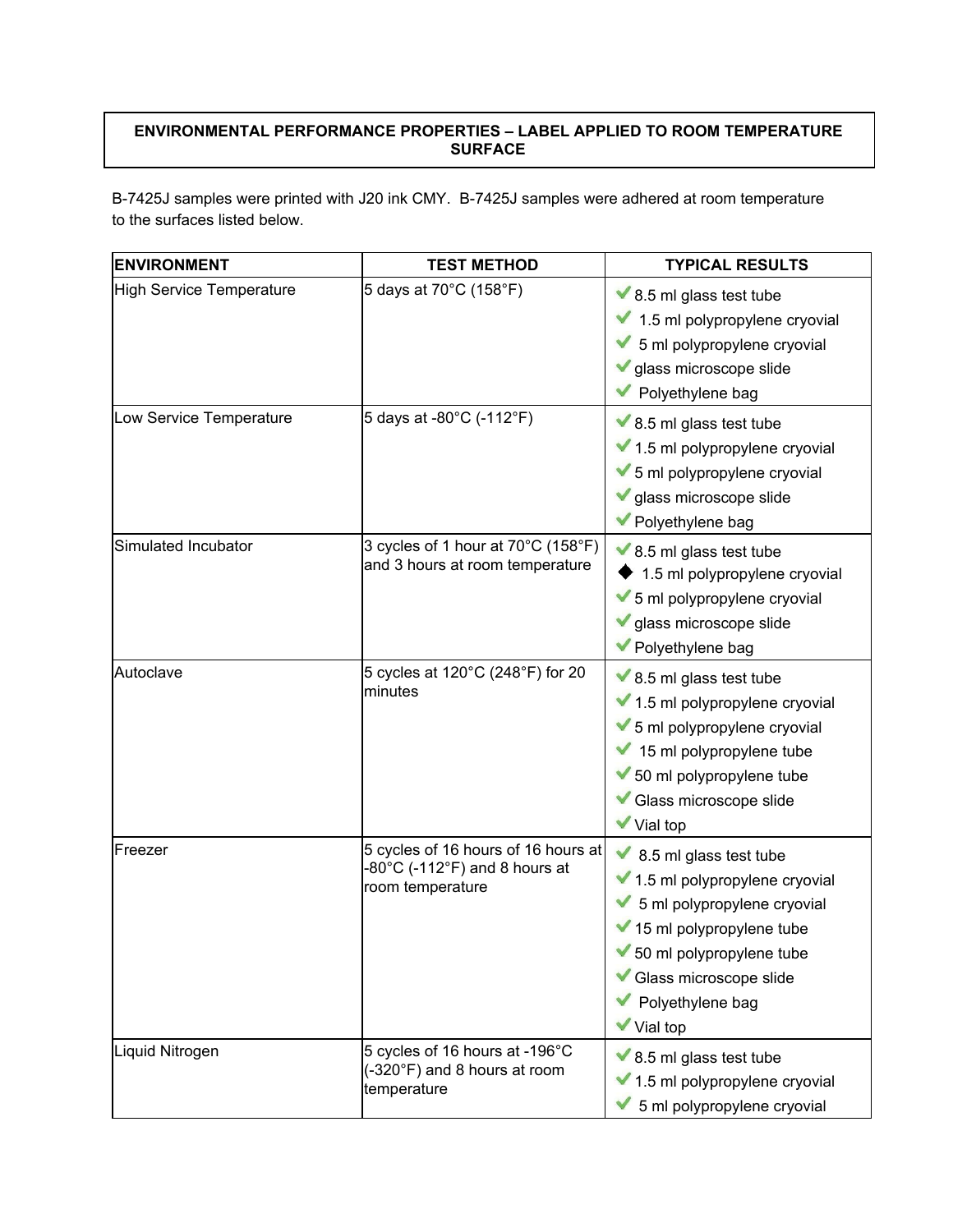|                                          |                                                                                                        | $\blacktriangleright$ 15 ml polypropylene tube<br>50 ml polypropylene tube<br>Glass microscope slide<br>$\blacktriangledown$ Vial top                                                                                                                      |
|------------------------------------------|--------------------------------------------------------------------------------------------------------|------------------------------------------------------------------------------------------------------------------------------------------------------------------------------------------------------------------------------------------------------------|
| Freezer to 50°C (122°F) Water            | 1 hour at -80 $^{\circ}$ C (-112 $^{\circ}$ F) then<br>placed in 50°C (122F°) water for<br>10 minutes  | $\blacktriangleright$ 8.5 ml glass test tube<br>1.5 ml polypropylene cryovial<br>$\blacktriangleright$ 5 ml polypropylene cryovial<br>$\blacktriangleright$ 15 ml polypropylene tube<br>◆ 50 ml polypropylene tube<br>I glass microscope slide<br>vial top |
| Liquid Nitrogen to 50°C (122°F)<br>Water | 1 hour at -196 $^{\circ}$ C (-320 $^{\circ}$ F) then<br>placed in 50°C (122°F) water for<br>10 minutes | 8.5 ml glass test tube<br>1.5 ml polypropylene cryovial<br>◆ 5 ml polypropylene cryovial<br>15 ml polypropylene tube<br>50 ml polypropylene tube<br>glass microscope slide<br>vial top                                                                     |

 $\blacktriangleright$  = Label suitable for application; no visible effect, label remains adhered to test surface

 $\blacklozenge$  =Label may work in application; test results were mixed

### **PERFORMANCE PROPERTY CHEMICAL RESISTANCE**

The chemical resistance of B-7425J printed with **J20 ink CMY** was tested at room temperature. The samples were immersed in the test solvent for 15 minutes. The samples were removed and rubbed 10 times with a cotton swab saturated with the test fluid. The samples were rated for the amount of print removal using the rating scale below.

|                                   | SUBJECTIVE OBSERVATION OF VISUAL CHANGE         |                                 |  |
|-----------------------------------|-------------------------------------------------|---------------------------------|--|
| <b>CHEMICAL</b><br><b>REAGENT</b> | <b>EFFECT TO LABEL</b><br><b>STOCK/ADHESIVE</b> | <b>EFFECTS TO PRINTED IMAGE</b> |  |
| Ethanol                           | No visible effect                               |                                 |  |
| Methanol                          | No visible effect                               |                                 |  |
| Toluene                           | Slight adhesive ooze                            |                                 |  |
| Acetone                           | No visible effect                               |                                 |  |
| <b>Isopropyl Alcohol</b>          | No visible effect                               |                                 |  |
| <b>Xylene</b>                     | Slight adhesive ooze                            |                                 |  |
| 10% Formalin                      | No visible effect                               |                                 |  |
| Dimethylsulfoxide<br>(DMSO)       | No visible effect                               |                                 |  |
| 50% Acetic Acid                   | No visible effect                               |                                 |  |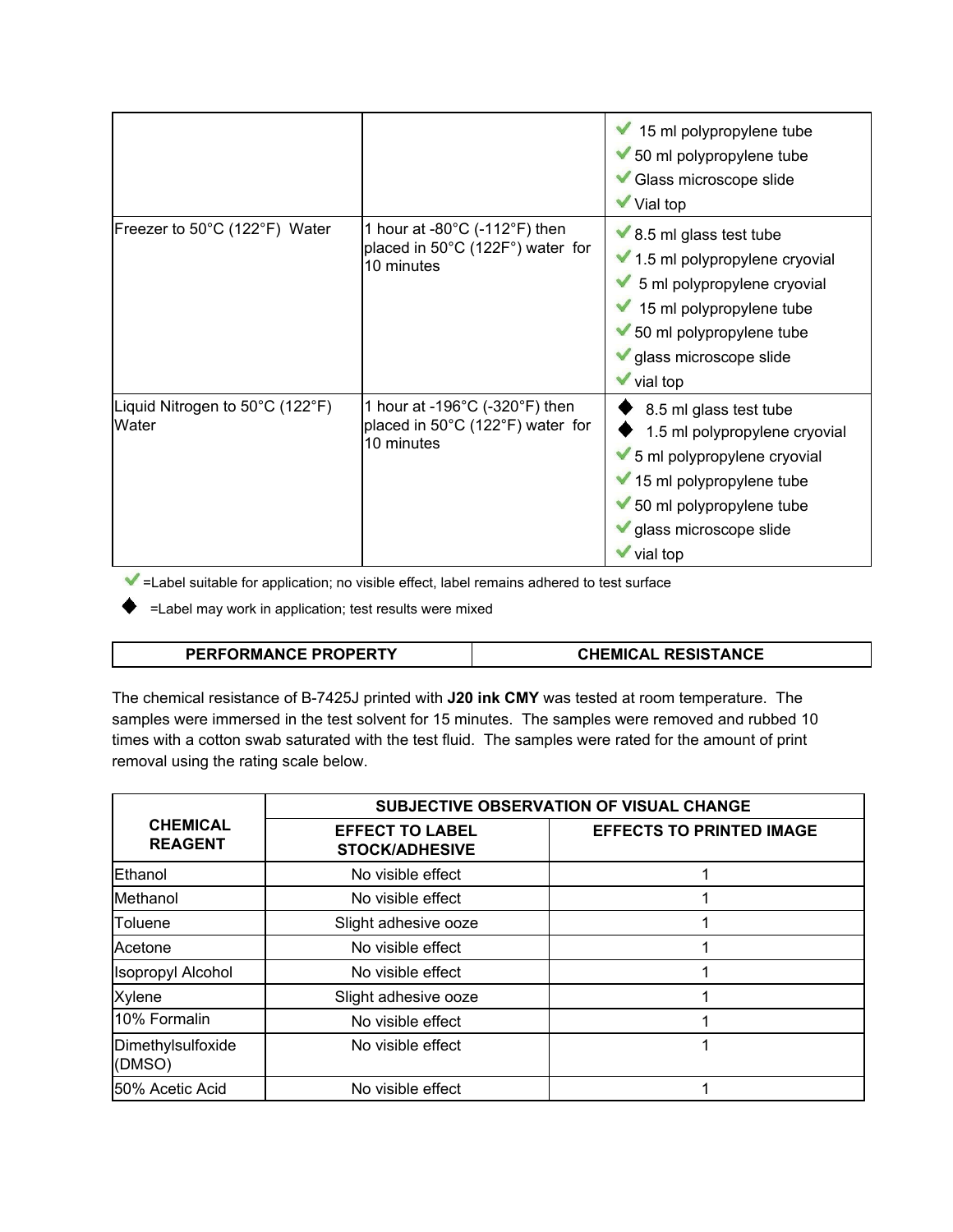| 10% Sodium<br>Hydroxide                     | No visible effect |  |
|---------------------------------------------|-------------------|--|
| 10% Chlorox <sup>®</sup><br>bleach solution | No visible effect |  |
| $D - 41 = D - 21 = 0$                       |                   |  |

Rating Scale: 1=no visible effect

2=slight print smear or removal

3=moderate smear or print removal (print is still legible)

4=severe smear or print removal (print illegible or just barely legible)

5=complete print and/or topcoat removal

### **Shelf Life:**

Shelf life is two years from the date of receipt for this product as long as this product is stored in its original packaging in an environment below 80 $^{\circ}$  F (27 $^{\circ}$  C) and 60% RH. It remains the responsibility of the user to assess the risk of using this product. We encourage customers to develop testing protocols that will qualify a product's fitness for use in their actual application.

### **Trademarks:**

ANSI: American National Standards Institute (U.S.A.) ASTM: American Society for Testing and Materials (U.S.A.) PSTC: Pressure Sensitive Tape Council (U.S.A.) Polyken™ is a trademark of Testing Machines Inc. Chlorox® is a registered trademark of The Chlorox Company All S.I. Units (metric) are mathematically derived from the U.S. Conventional Units.

**Note**: All values shown are averages and should not be used for specification purposes. Test data and test results contained in this document are for general information only and shall not be relied upon by Brady customers for designs and specifications, or be relied on as meeting specified performance criteria. Customers desiring to develop specifications or performance criteria for specific product applications should contact Brady for further information.

### **WARRANTY**

Brady products are sold with the understanding that the buyers will test them in actual use and determine for themselves their adaptability to their intended uses. Brady warrants to the buyers that its products are free from defects in material and workmanship, but limits its obligation under this warranty to replacement of the product shown to Brady's satisfaction to have been defective at the time Brady sold it. This warranty does not extend to any persons obtaining the product from the buyers. This warranty is in lieu of any other warranty, express or implied, including, but not limited to, any implied warranty of merchantability or fitness for a particular purpose, and of any other obligations or liability on Brady's part. Under no circumstances will Brady be liable for any loss, damage, expense, or consequential damages of any kind arising in connection with the use, or inability to use, Brady's products.

Copyright 2018 Brady Worldwide, Inc. I All Rights Reserved Material may not be reproduced or distributed in any form without written permission.

 $\mathcal{L}_\text{G} = \{ \mathcal{L}_\text{G} \mid \mathcal{L}_\text{G} \mid \mathcal{L}_\text{G} \mid \mathcal{L}_\text{G} \mid \mathcal{L}_\text{G} \mid \mathcal{L}_\text{G} \mid \mathcal{L}_\text{G} \mid \mathcal{L}_\text{G} \mid \mathcal{L}_\text{G} \mid \mathcal{L}_\text{G} \mid \mathcal{L}_\text{G} \mid \mathcal{L}_\text{G} \mid \mathcal{L}_\text{G} \mid \mathcal{L}_\text{G} \mid \mathcal{L}_\text{G} \mid \mathcal{L}_\text{G}$